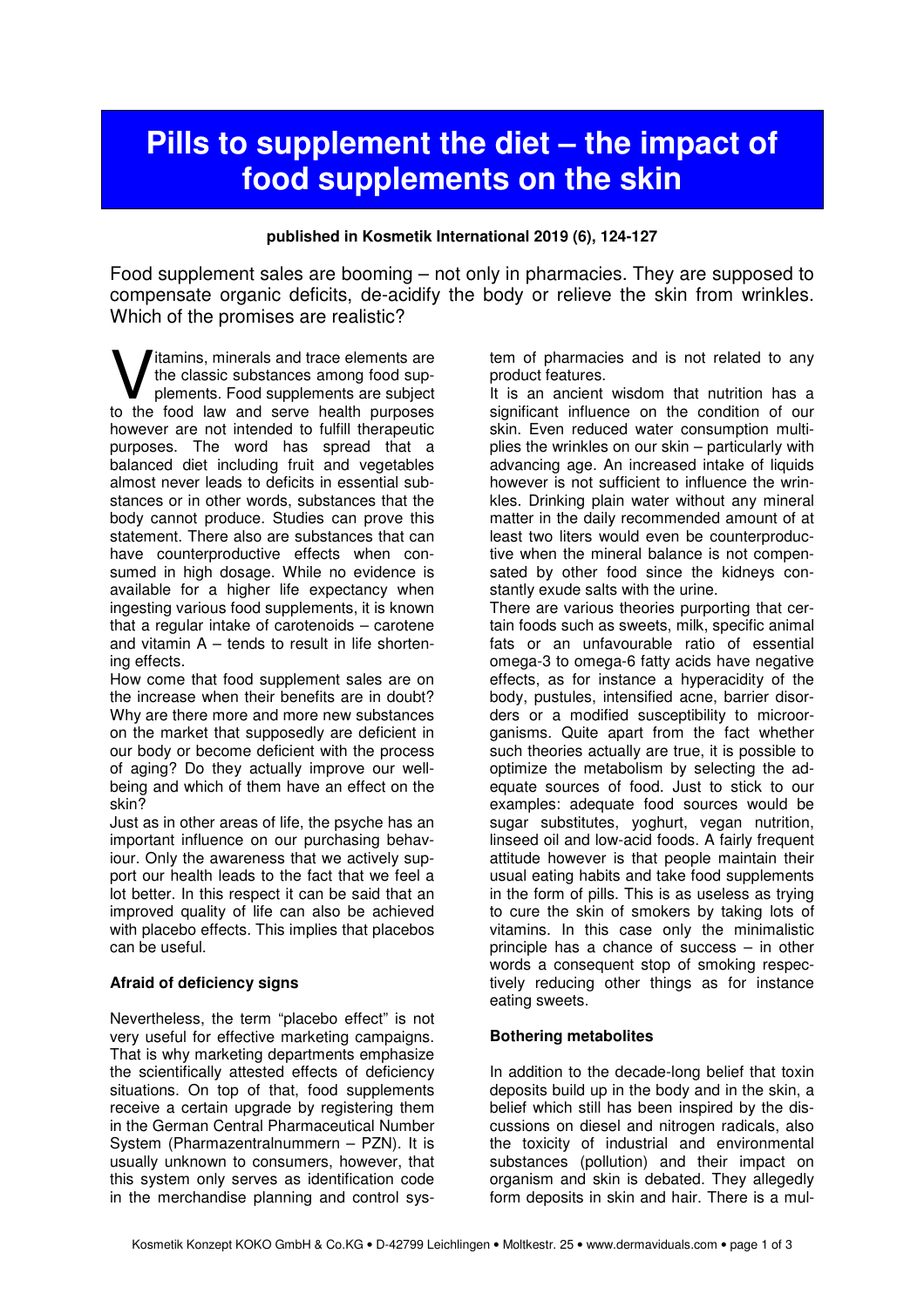titude of remedies to protect against them and other substances and to get rid of such toxins, ranging from alkaline-based diet (acids), via fasting (lipid substances) and sauna visits (metabolic products) up to taking food supplements that eliminate heavy metals or, by antioxidant action, radicals. On closer examination it becomes obvious that the harmful substances frequently are not defined on the one hand and on the other hand, that there is no reliable evidence available for effective elimination. By the way, it should be mentioned that the body, without a lot of fuss, eliminates these substances via oxidative processes and subsequent glucuronidation via kidneys and urine.

There are exceptions though, such as age marks that contain endogenous metabolites from oxidized proteins and lipids (lipofuscin) or proteins and sugars (advanced glycation end products, abbreviated AGE). They can only be removed by laser treatment, specific peelings or similar measures. Inert lipid-soluble substances such as polycyclic aromatic compounds (PCA) or chloroaromatic compounds that are stored in the fat tissue also degrade very slowly and are rather concentrated than eliminated during fasting. With respect to antioxidants that are supposed to have internal and external effects against radicals, it should be kept in mind that in certain cases and depending on certain conditions they can be counterproductive, as for instance when taken in excess either orally or topically, during chemotherapy, with intense athletic activities and in the prevention of diabetes. Taken as food supplements they have no visible influence on the skin.

At first glance it seems tempting to orally administer specific active agents that also are used in the skin care, since the absorption via gastro-intestinal tract is far more effective than via the hardly conquerable skin barrier – even if specific penetration enhancers are applied. The excellent absorption however is faced with the disadvantage of the active agent spreading over the whole body and thus related its dilution.

## **Too much of a good thing?**

A topical application offers the advantage of administering high doses onto specific areas. With the exception of local overdosage that should be avoided, the risk of systemic effects can be neglected with topical application. With the oral administration of physiologically relevant heavy metals such as zinc and copper, by contrast, it is necessary to observe an adequate ratio balance among the substances. Disorders in the ratio balance of the two metals can be found in the context of rheumatic dis-

eases. It should also be mentioned that high doses of iron can impede the zinc metabolism. Isoflavones (phytohormones) are an interesting substance group for body and skin around the menopause and in the case of hormonal fluctuations. Isoflavones often are a daily component of the nutrition in Asian countries and obviously soothe menopause symptoms. They are ingested via soya products. Isoflavones stimulate the collagen synthesis and slow down collagen degradation, among other properties. Vitamin D is a substantial oral supplement in cases where the natural synthesis in the skin is impeded through UV filters and sun abstinence. The vitamin is essential for an undisturbed metabolism but has no direct influence on the complexion.

With essential fatty acids it should be taken into account that orally taken essential fatty acids are differently metabolized from topically applied ones. Topically applied linoleic acid is integrated into the barrier-active ceramide I. At the same time, anti-inflammatory reaction products form through 15-lipoxygenase action. When orally taken, arachidonic acid (omega-6) forms during the liver passage and partly also eicosapentaenoic acid (omega-3), of which the various precursors and metabolites are integrated in regulatory circuits and transformed among others into local hormones as for instance prostaglandins. Eicosapentaenoic acid is a component of fish oil capsules. Alpha-linolenic acid, also omega-3, occurs in linseed and kiwiseed oil. Oral administration then is advantageous when complex compounds of natural origin are involved, such as yeast of which the B-vitamins content also is beneficial for the skin. Frequently substances that are more or less useless when taken individually then have synergistic effects. Also the intestinal microbiome copes better with natural compounds than with the pure, partly overdosed chemicals that can lead to imbalances. This also explains why probiotic food works out successful and after its breakdown in a wellfunctioning digestive system finally also is beneficial for the skin. By the same token, it is well-known that a disordered digestion is counterproductive for the skin. Beyond that, the intestinal flora also produces essential substances such as vitamin K.

## **Supportive of the skin**

One reason for taking food supplements is that they prevent a potential deficiency. However, since the body stores most of the vital substances for some time, symptoms of deficiency do not appear even if fruit and vegetables are not consumed for days. On the other side, the continued consumption of carrots influences the complexion. It gets darker and even de